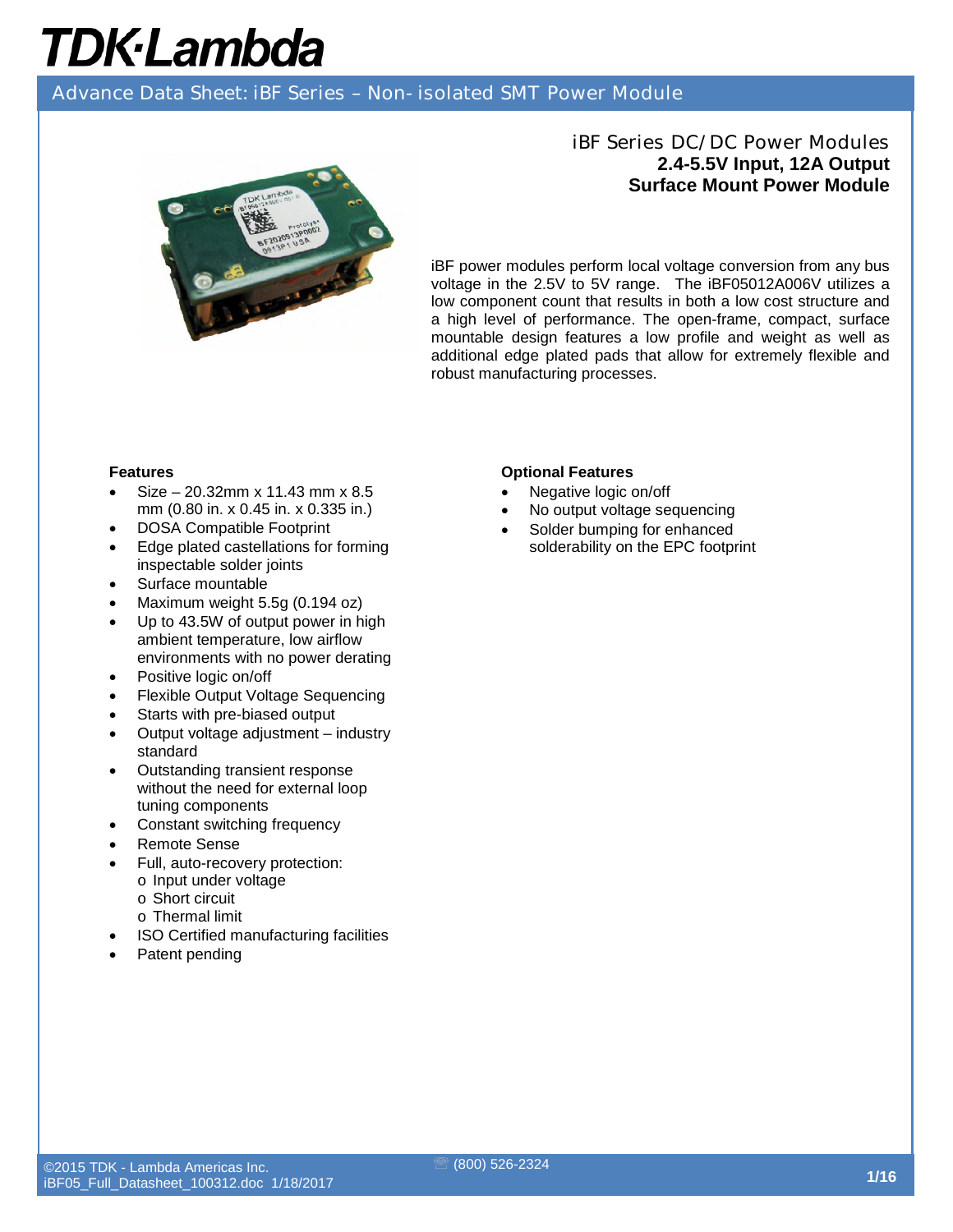Advance Data Sheet: iBF Series – Non-isolated SMT Power Module

This page intentionally left blank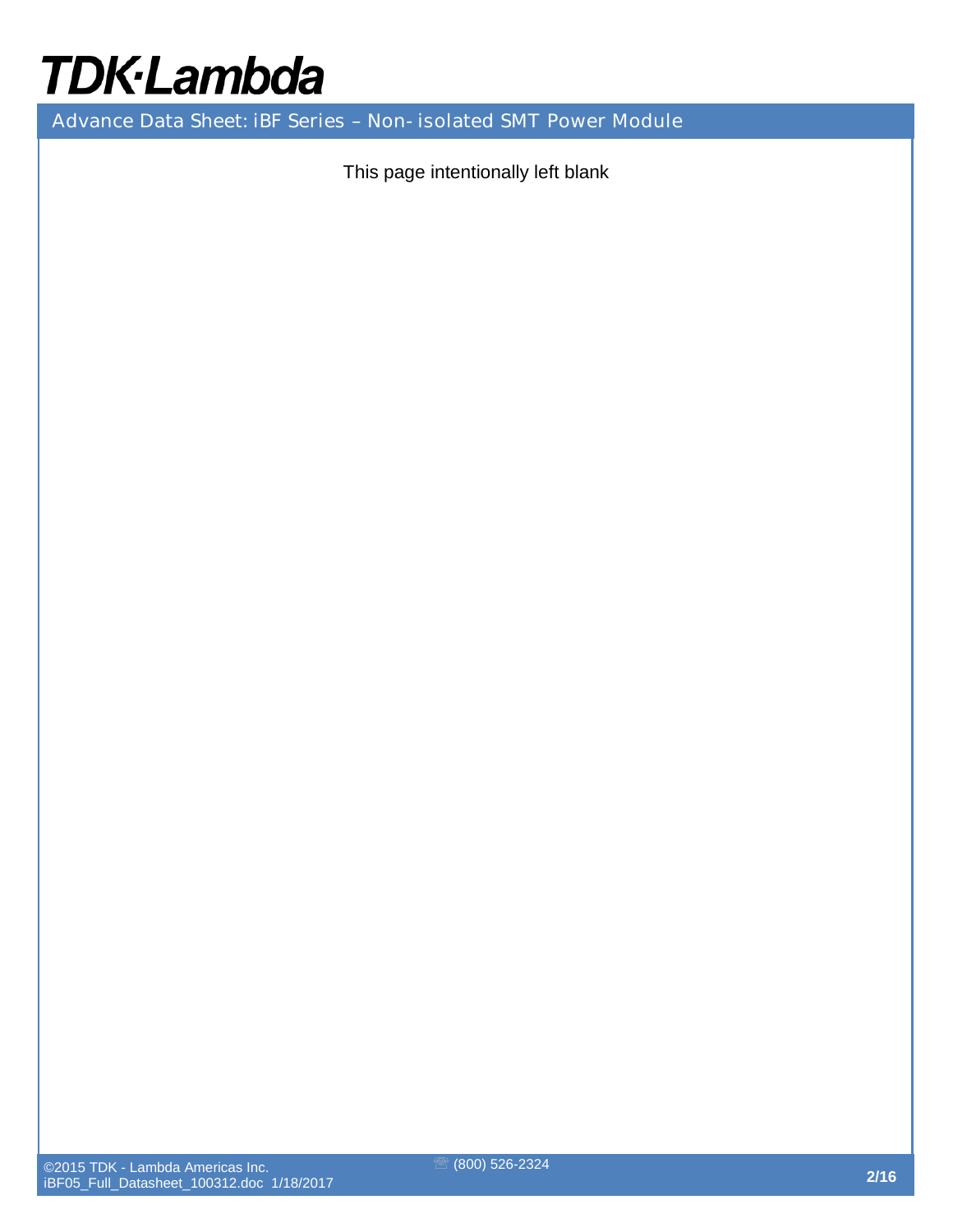## Advance Data Sheet: iBF Series – Non-isolated SMT Power Module

### **Mechanical Specification:**

Dimensions are in mm [in]. Unless otherwise specified tolerances are:  $x.x \pm 0.5$  [0.02],  $x.x \pm 0.25$  [0.010]



**Pin Locations:** (bottom view)



**EPC PINS** 

**DOSA PINS** 

### **Pin Assignment:**

| <b>PIN</b>    | <b>FUNCTION</b> | <b>PIN</b> | <b>FUNCTION</b> |
|---------------|-----------------|------------|-----------------|
|               | ON/OFF          | 6          | VOUT            |
| $\mathcal{P}$ | <b>VIN</b>      | 7          | SENSE +         |
| 3             | <b>SEQ</b>      | 8          | <b>GND</b>      |
| 4,            | GND             | 9          | ΝC              |
| 5             | <b>TRIM</b>     | 10         | <b>NC</b>       |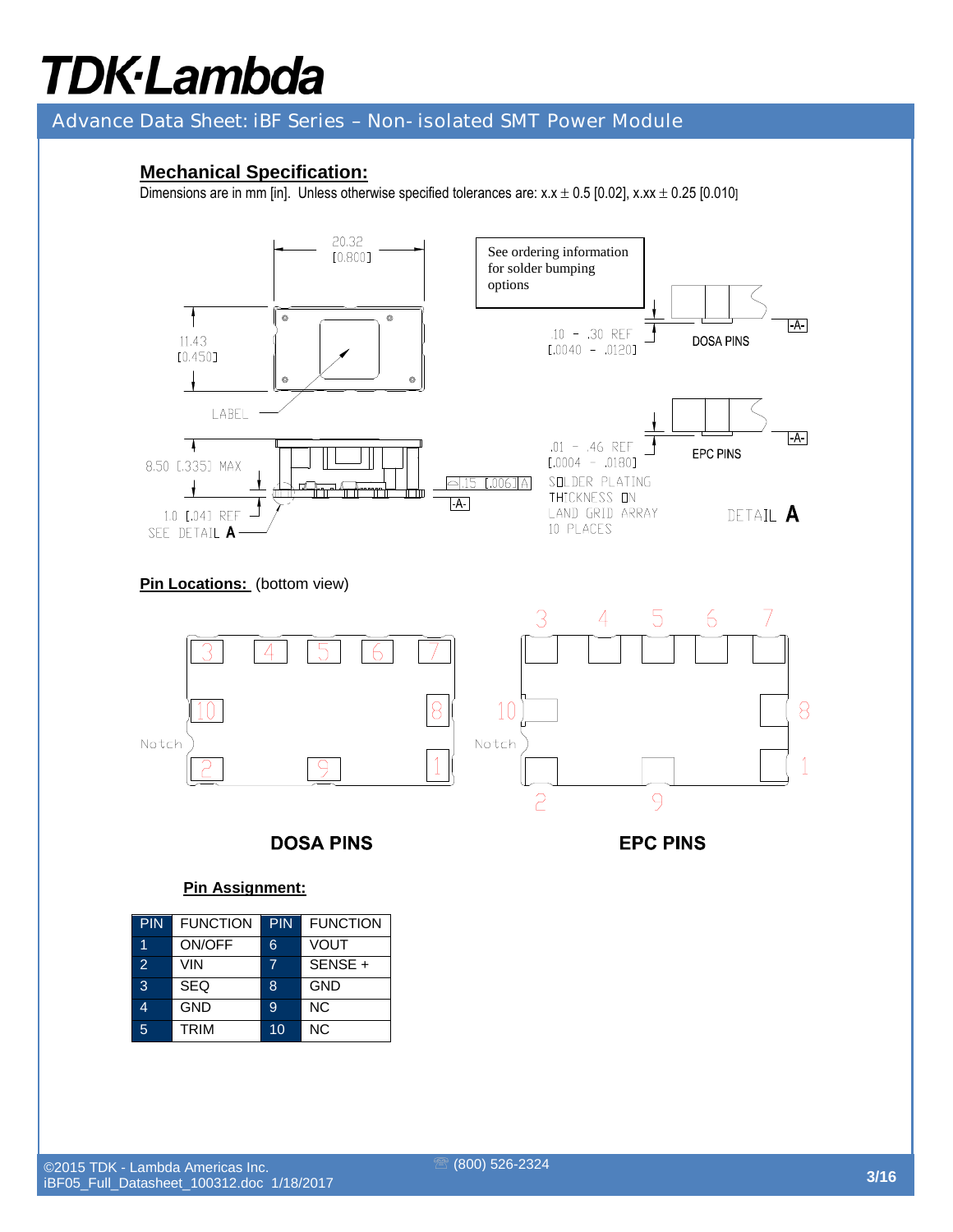Advance Data Sheet: iBF Series – Non-isolated SMT Power Module

#### **Recommended Footprint (top view):**





**EPC/DOSA DUAL FOOTPRINT**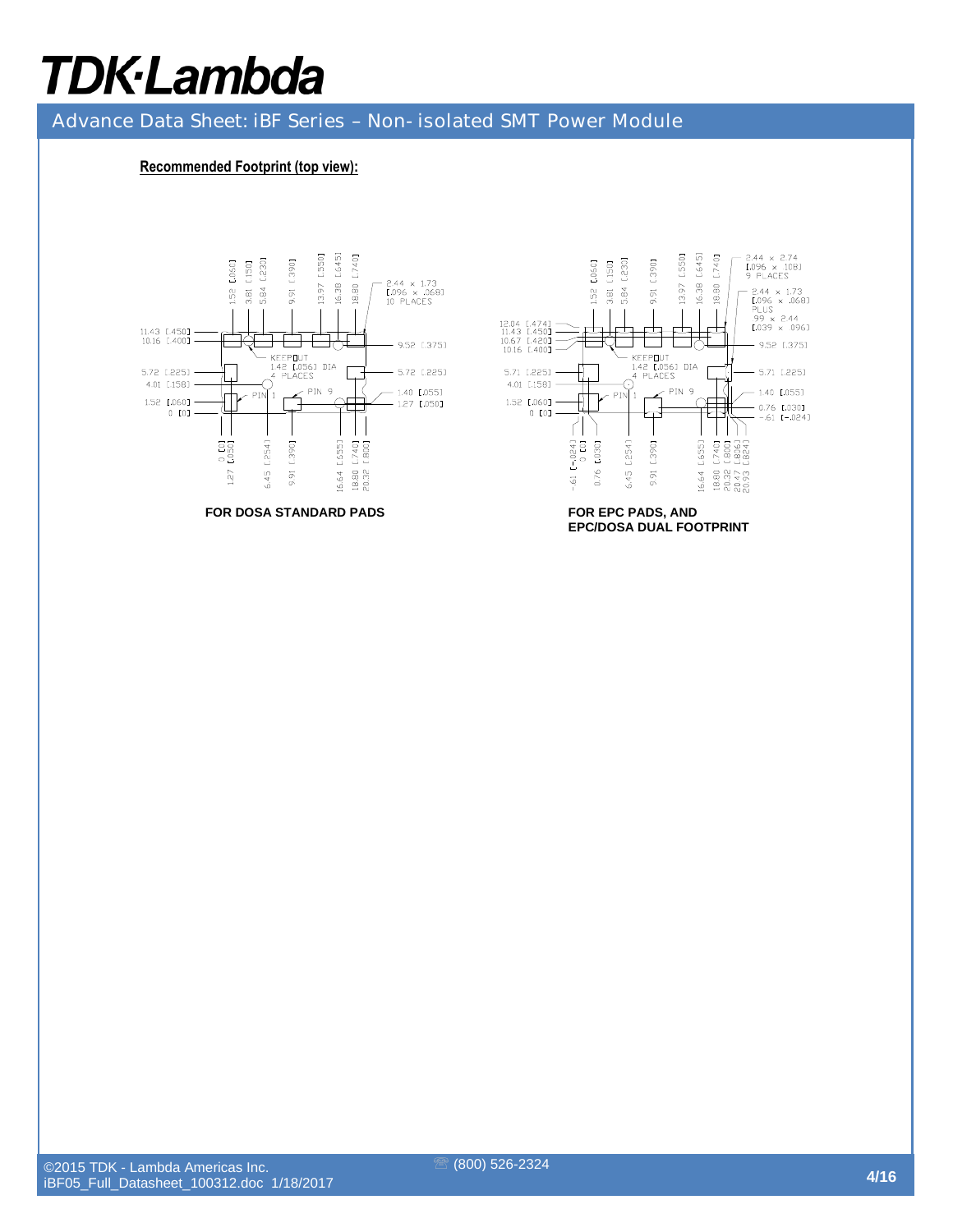## **TDK-Lambda**

## Advance Data Sheet: iBF Series – Non-isolated SMT Power Module

### **Absolute Maximum Ratings:**

Stress in excess of Absolute Maximum Ratings may cause permanent damage to the device.

| <b>Characteristic</b>            | <b>Min</b> | <b>Max</b> | <b>Unit</b> | <b>Notes &amp; Conditions</b>                                                                                                                                                                   |
|----------------------------------|------------|------------|-------------|-------------------------------------------------------------------------------------------------------------------------------------------------------------------------------------------------|
| Continuous Input Voltage         | $-0.25$    |            | Vdc         |                                                                                                                                                                                                 |
| Storage Temperature              | -55        | 125        | °С          |                                                                                                                                                                                                 |
| Operating Temperature Range (Tc) | $-40$      | $115*$     | °С          | Measured at the location specified in the thermal<br>measurement figure; maximum temperature varies<br>with output current - see curve in the thermal<br>performance section of the data sheet. |

\* Engineering estimate

## **Input Characteristics:**

Unless otherwise specified, specifications apply over all rated Input Voltage, Resistive Load, and Temperature conditions.

| <b>Characteristic</b>                                | <b>Min</b> | <b>Typ</b> | <b>Max</b> | <b>Unit</b> | <b>Notes &amp; Conditions</b>                                         |
|------------------------------------------------------|------------|------------|------------|-------------|-----------------------------------------------------------------------|
| <b>Operating Input Voltage</b>                       |            | $--$       | 5.5        | Vdc         |                                                                       |
| Maximum Input Current                                | ---        | ---        | 12         | A           | Vin=2.4 to Vin, max; lo=lo, max                                       |
| Startup Delay Time from application of input voltage |            | 4          | ---        | mS          | Vo=0 to 0.1*Vo, set; on/off=on,<br>lo=lo,max, Tc=25°C                 |
| Startup Delay Time from on/off                       |            | 4          |            | mS          | Vo=0 to 0.1*Vo, set; Vin=Vi, nom,<br>$Io = Io, max, Tc = 25^{\circ}C$ |
| Output Voltage Rise Time                             |            | 3          |            | mS          | $lo = Io, max, Tc = 25^{\circ}C, Vo = 0.1$ to<br>0.9*Vo.set           |
| Input Reflected Ripple                               |            | $15*$      |            | mApp        | See input/output ripple measurement<br>figure; BW=20 MHz              |
| Input Ripple Rejection                               | ---        | $45*$      | ---        | dB          | @ 120 Hz                                                              |
| Turn on input voltage                                | ---        | 2.1        | ---        | V           |                                                                       |
| Turn off input voltage                               | ---        | 1.95       | $- - -$    | V           |                                                                       |

\*Engineering Estimate

Caution: The power modules are not internally fused. An external input line normal blow fuse with a maximum value of 15A is required; see the Safety Considerations section of the data sheet.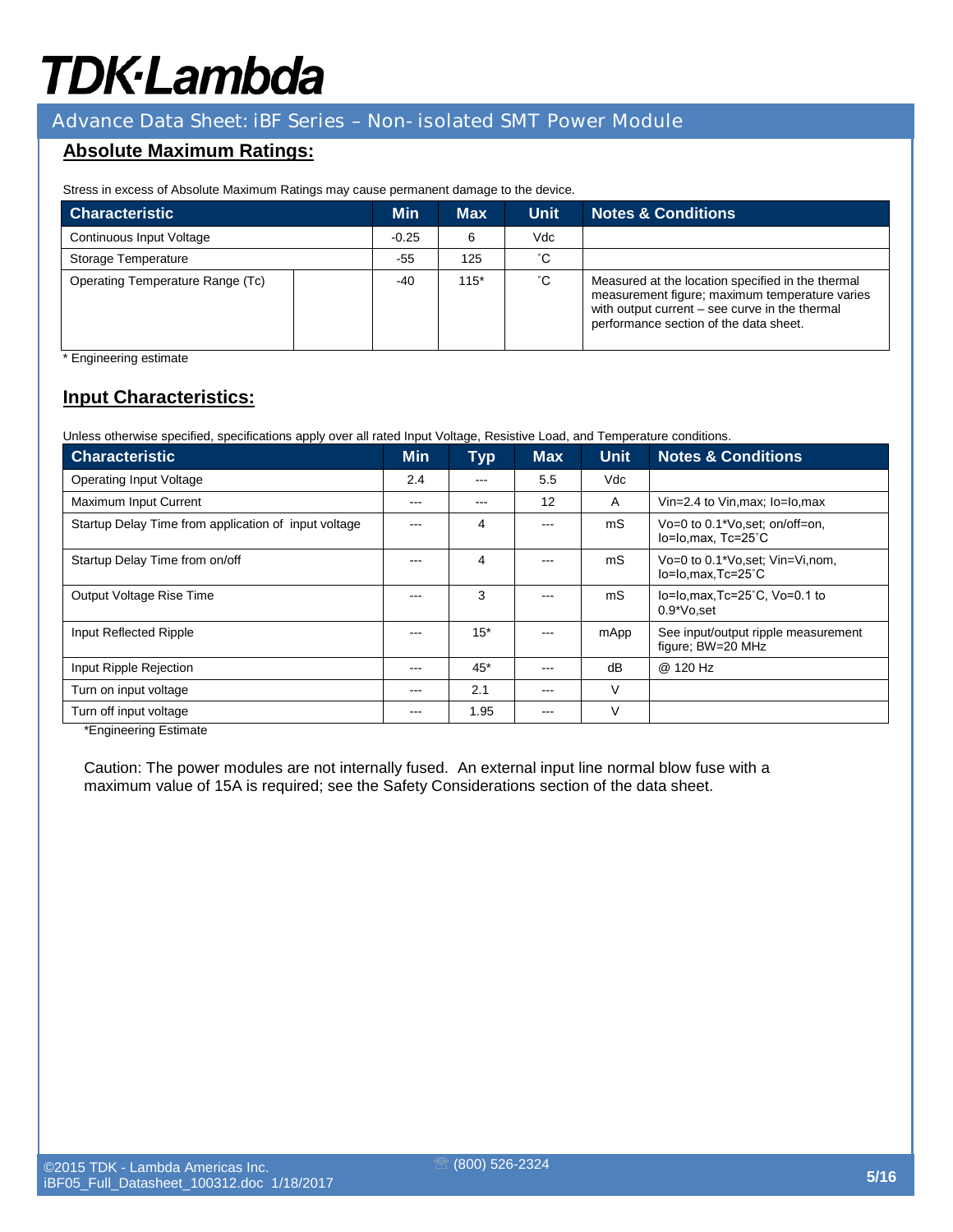Advance Data Sheet: iBF Series – Non-isolated SMT Power Module

## **Electrical Data:**

| <b>Characteristic</b>                    |                                                          | <b>Min</b>                          | <b>Typ</b>               | <b>Max</b>                          | <b>Unit</b>            | <b>Notes &amp; Conditions</b>                                                                                                                     |
|------------------------------------------|----------------------------------------------------------|-------------------------------------|--------------------------|-------------------------------------|------------------------|---------------------------------------------------------------------------------------------------------------------------------------------------|
| Output Voltage Initial Setpoint          |                                                          | $-2$                                |                          | $+2$                                | $\%$                   | Vo=3.3Vsetting, Vin=Vin, nom; lo=lo, max;<br>$Tc = 25^{\circ}C$                                                                                   |
| Output Voltage Tolerance                 |                                                          | $-3$                                | $\overline{\phantom{a}}$ | $+3$                                | $\%$                   | Over all rated input voltage, load, and<br>temperature conditions to end of life                                                                  |
| Efficiency                               | $Vo = 3.3V$<br>$Vo = 1.8V$<br>$Vo = 1.5V$<br>$Vo = 1.2V$ | $\overline{a}$<br>---<br>---<br>--- | 93<br>88<br>86<br>84     | $\overline{a}$<br>---<br>---<br>--- | $\%$<br>$\%$<br>%<br>% | Vin=5V; Io=Io, max; Tc=25°C                                                                                                                       |
| Line Regulation                          |                                                          | ---                                 | 3                        | $\overline{a}$                      | mV                     | Vin=Vin, min to Vin, max                                                                                                                          |
| Load Regulation                          |                                                          | ---                                 | 4                        | $\overline{a}$                      | mV                     | lo=lo, min to lo, max                                                                                                                             |
| <b>Output Current</b>                    |                                                          | 0                                   | $-$                      | 12                                  | $\overline{A}$         |                                                                                                                                                   |
| <b>Output Current Limiting Threshold</b> |                                                          | $\overline{a}$                      | $28*$                    | $\overline{a}$                      | $\overline{A}$         | $Vo = 0.9*Vo$ , nom, Tc <tc, max)<="" td=""></tc,>                                                                                                |
| <b>Short Circuit Current</b>             |                                                          | $---$                               | 2                        | $\overline{a}$                      | $\overline{A}$         | $Vo = 0.25V$ , Tc = $25^{\circ}C$                                                                                                                 |
| Output Ripple and Noise Voltage          |                                                          | ---                                 | $20*$                    | $\sim$                              | mVpp                   | Measured across one 0.1 uF ceramic<br>capacitor and 4 x 47uF ceramic capacitor -<br>see input/output ripple measurement figure;<br>$BW = 20MHz$ . |
| Output Voltage Adjustment Range          |                                                          | 0.6                                 | $\overline{a}$           | 3.63                                | $\vee$                 |                                                                                                                                                   |
| Output Voltage Sense Range               |                                                          | $\overline{a}$                      | $---$                    | 0.5                                 | $\vee$                 |                                                                                                                                                   |
| Dynamic Response:<br>Recovery Time       |                                                          | ---                                 | 30                       | $---$                               | uS                     | di/dt =10A/uS, Vin=Vin, nom; Vo=1.5V, load<br>step from 25% to 75% of lo, max, Cout =<br>Co,min                                                   |
| <b>Transient Voltage</b>                 |                                                          | ---                                 | 140                      | $---$                               | mV                     |                                                                                                                                                   |
| <b>Switching Frequency</b>               |                                                          | ---                                 | 600                      | $\sim$                              | kHz                    | Fixed                                                                                                                                             |
| <b>External Load Capacitance</b>         |                                                          | 188*                                | $\sim$                   | 1800&                               | <b>uF</b>              |                                                                                                                                                   |
| Vref                                     |                                                          |                                     | 0.6                      |                                     | $\vee$                 | Required for trim calculation                                                                                                                     |
| F                                        |                                                          |                                     | 2000                     |                                     | Ω                      | Required for trim calculation                                                                                                                     |

\* Engineering Estimate

& Please contact TDK - Lambda Americas for technical support for very low esr capacitor banks or if higher capacitance is required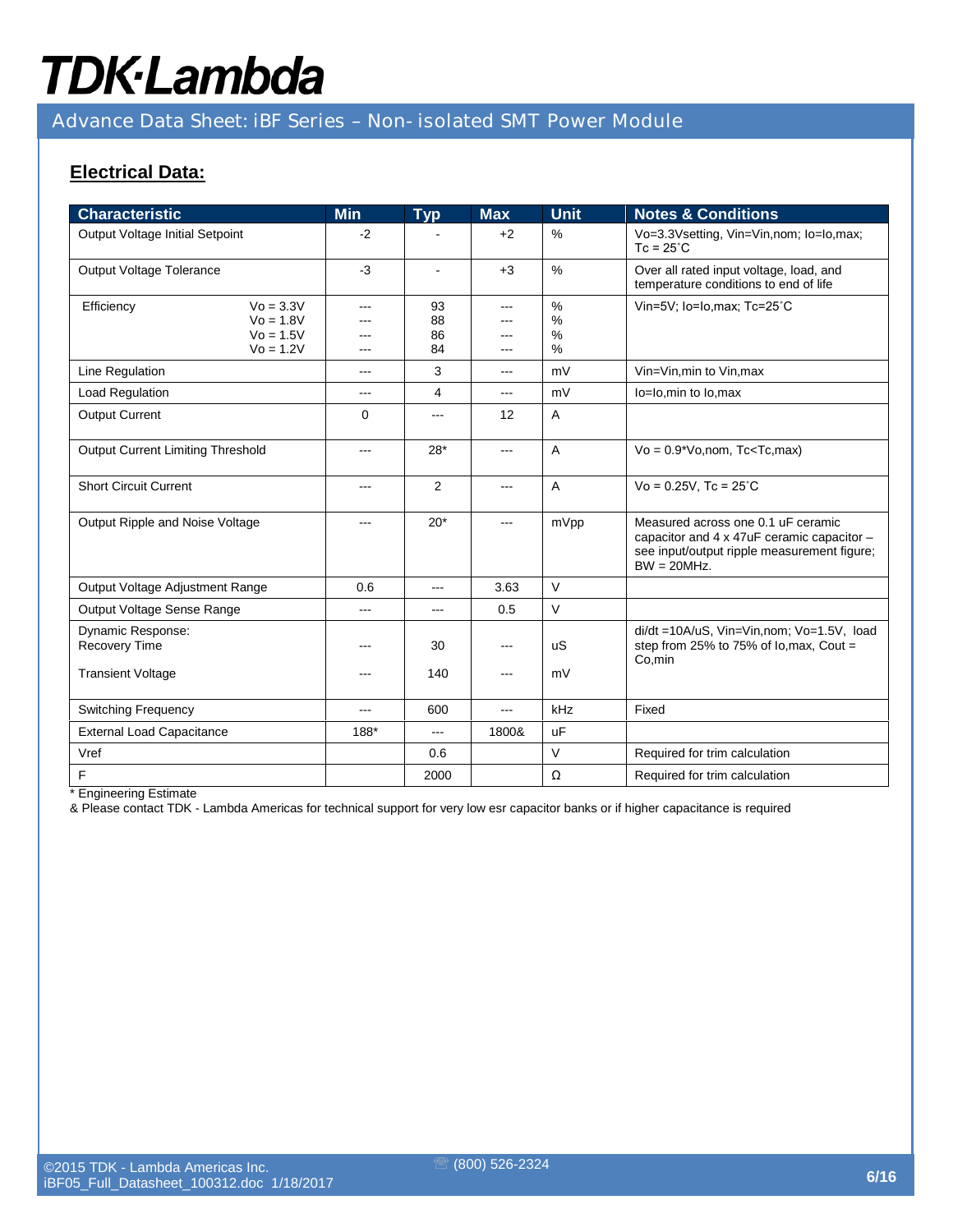Advance Data Sheet: iBF Series – Non-isolated SMT Power Module

## **Electrical Characteristics:**

**Typical Efficiency vs. Input Voltage** 



℡ (800) 526-2324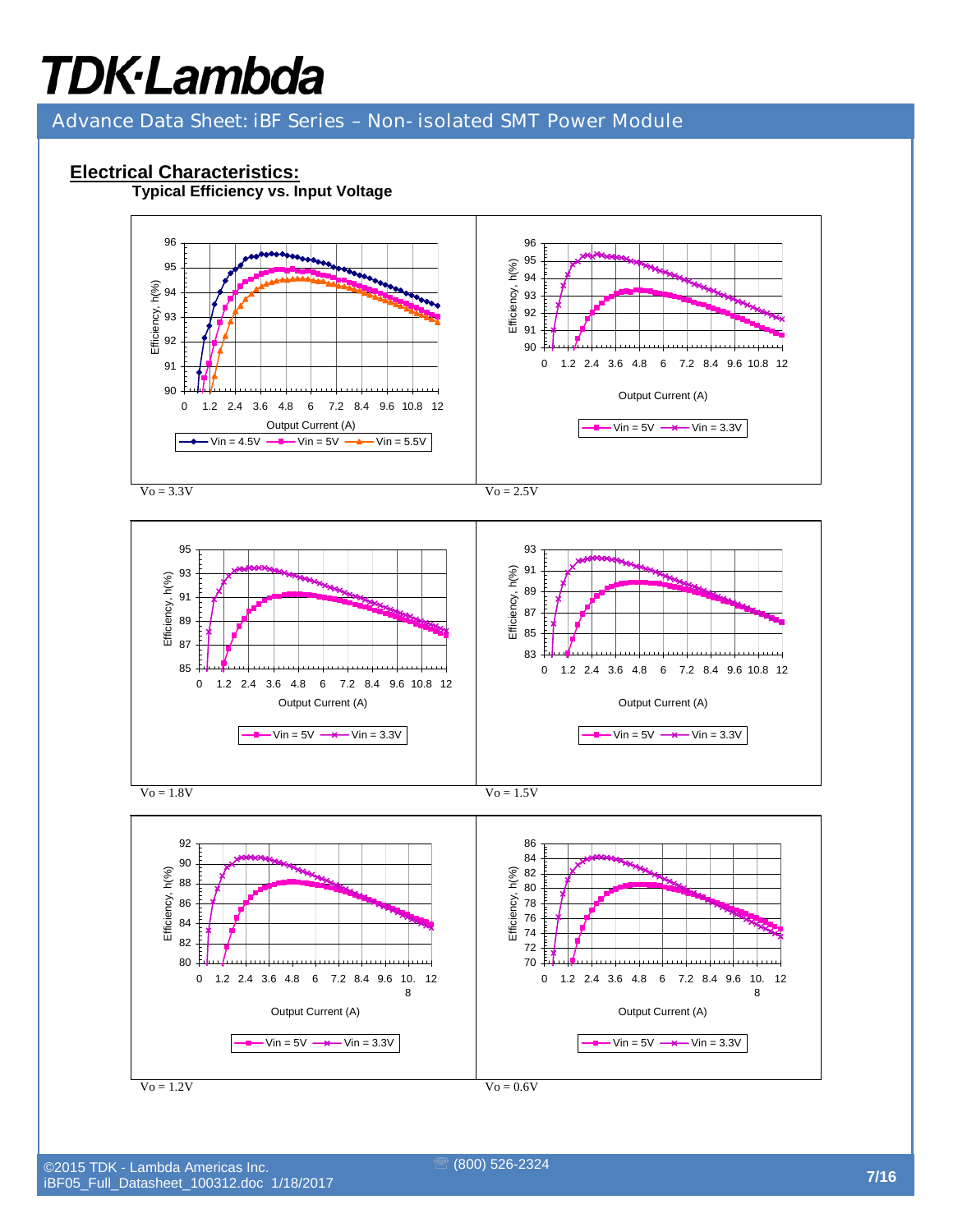Advance Data Sheet: iBF Series – Non-isolated SMT Power Module

## **Electrical Characteristics:**

**Typical Power Dissipation vs. Input Voltage** 



℡ (800) 526-2324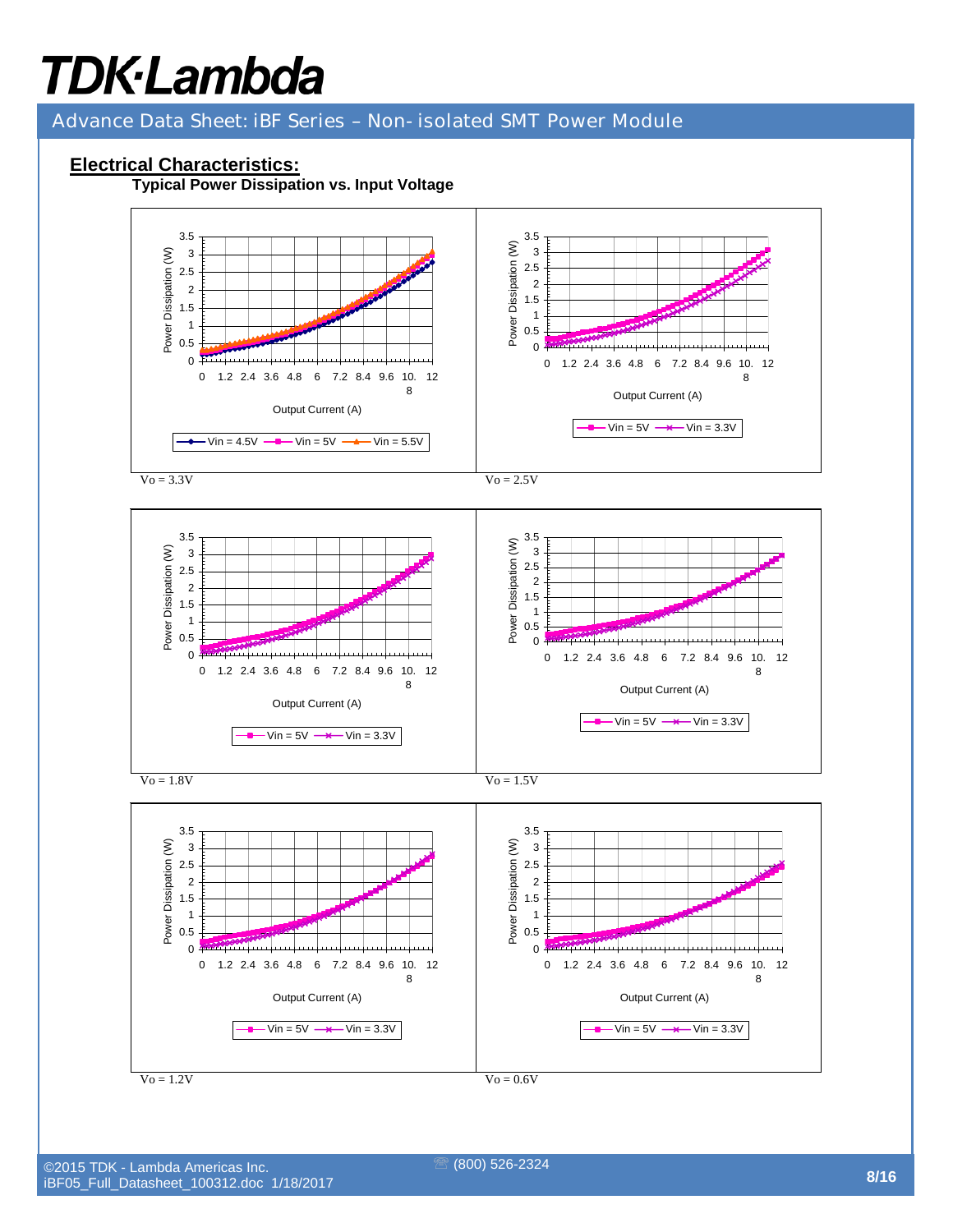## Advance Data Sheet: iBF Series – Non-isolated SMT Power Module

## **Electrical Characteristics:**



Vo=1.8V Typical Output Ripple at nominal Input voltage and full load at  $Ta=25$  degrees









Typical Output Short Circuit Current – CH4, green



Vo=1.8V Typical Input Ripple at nominal Input Voltage and full load at Ta=25 degrees. Input capacitors 4 x 47uF ceramic



Vo=3.3V Typical output voltage transient response to load step from 75% to 25% of full load with output current slew rate of 1A/uS. (Cext =  $4x47uF$  ceramic capacitor)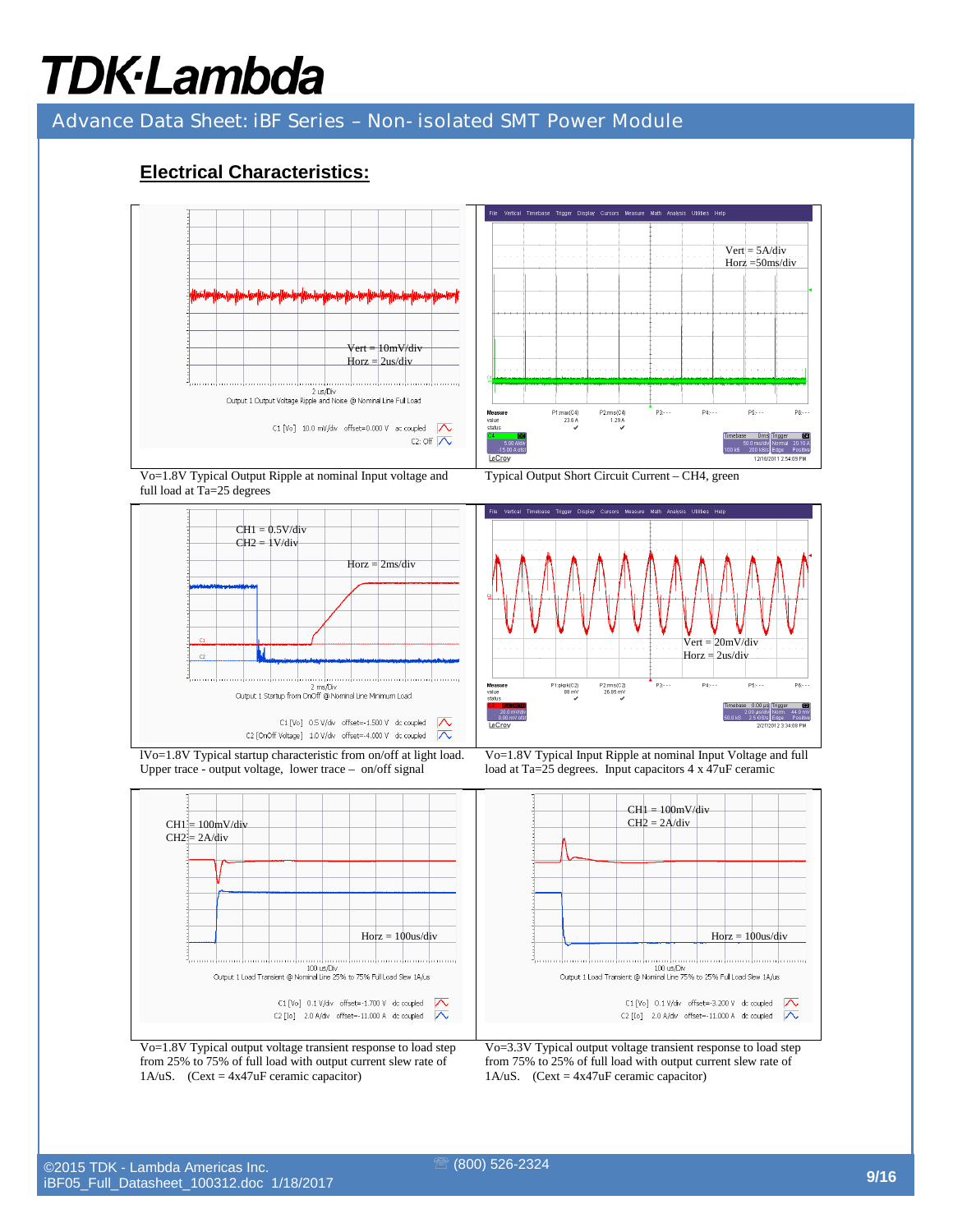Advance Data Sheet: iBF Series – Non-isolated SMT Power Module

## **Electrical Characteristics (continued):**





B Output Voltage versus Input Voltage Operating Range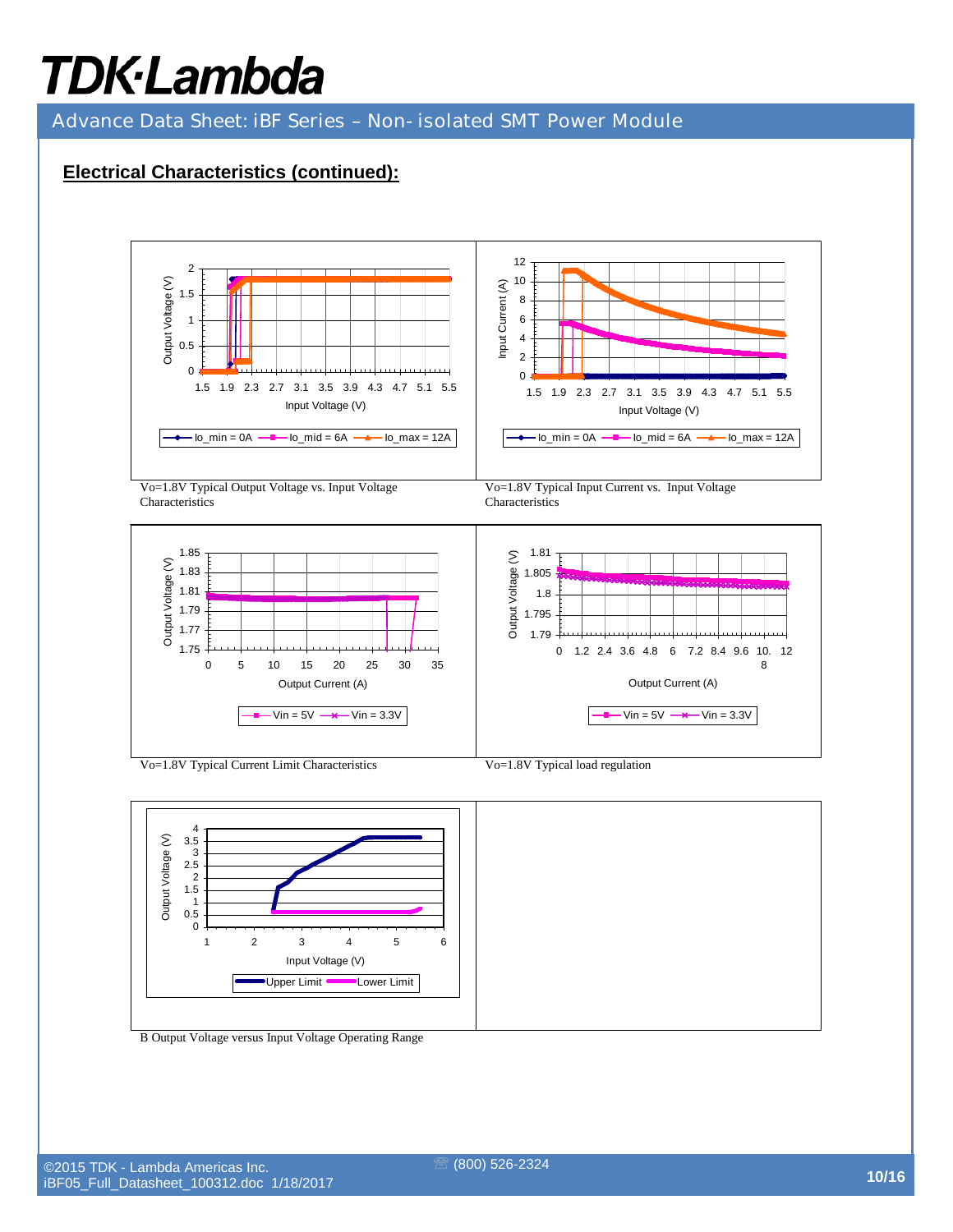Advance Data Sheet: iBF Series – Non-isolated SMT Power Module

## **Thermal Performance:**





Vo=0.6V, Vin=3.3V maximum output current vs. ambient temperature at nominal input voltage for natural convection (60lfm) to 400lfm with airflow from pin 3 to pin 2.

iBF05012A006V thermal measurement location – top view The thermal curves provided are based upon measurements made in TDK - Lambda Americas' experimental test setup

 $\circ$ 

 $\circ$ 

NOTCH

5.7 [0.22]

4.4 [0.17]

 $L1$ 

LABEI

(component side

**Best Orientation<br>alrflow** 

of top PWB)

 $\overline{O}$ 

 $\circ$ 

that is described in the Thermal Management section. Due to the large number of variables in system design, TDK - Lambda Americas recommends that the user verify the module's thermal performance in the end application. The critical component should be thermo coupled and monitored, and should not exceed the temperature limit specified in the derating curve above. It is critical that the thermocouple be mounted in a manner that gives direct thermal contact or significant measurement errors may result. TDK - Lambda Americas can provide modules with a thermocouple premounted to the critical component for system verification tests.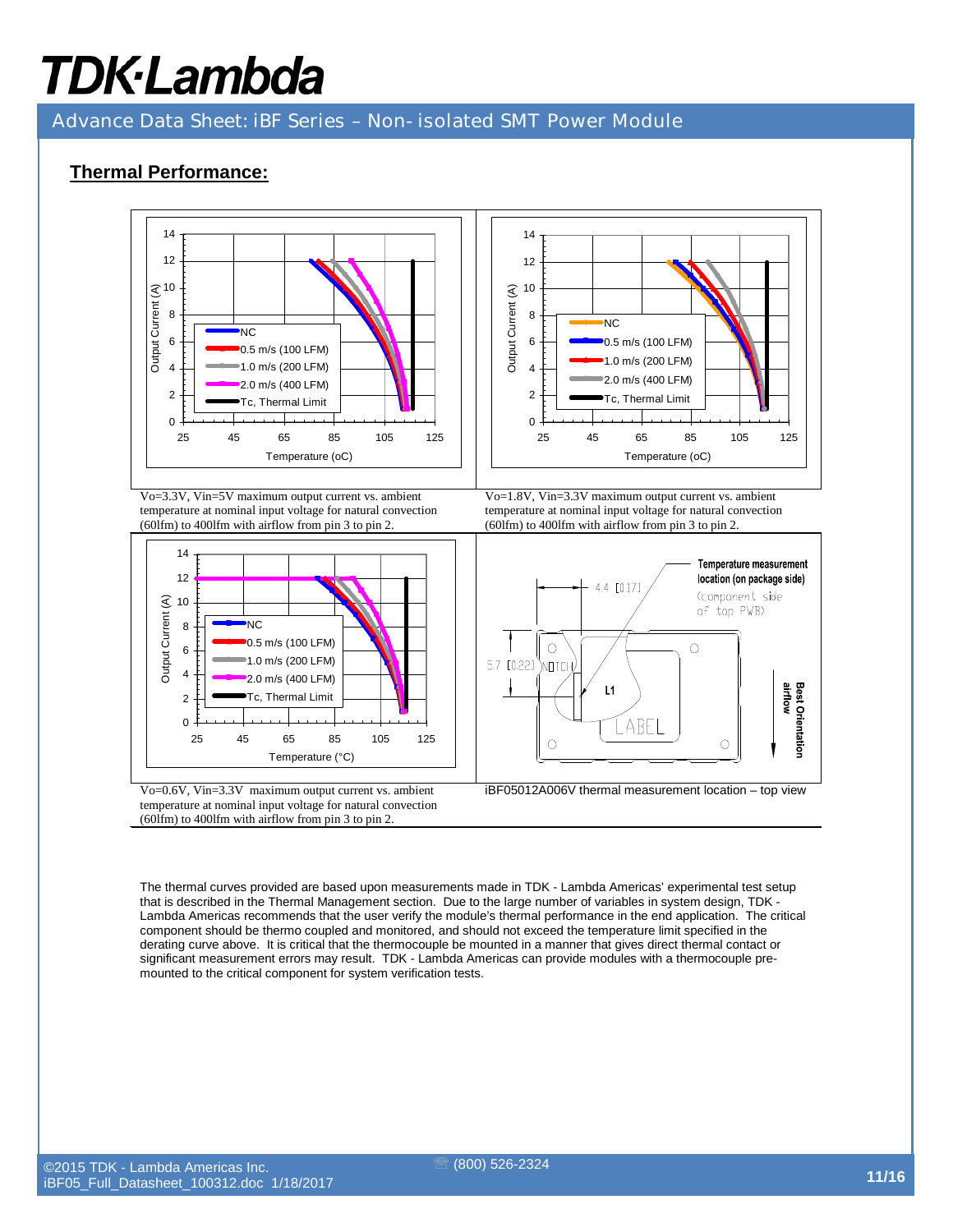## Advance Data Sheet: iBF Series – Non-isolated SMT Power Module

### **Soldering Information:**

iBF surface mountable power modules are intended to be compatible with standard surface mount component soldering processes and either hand placed or automatically picked and placed. The figure below shows the position for vacuum pick up. The maximum weight of the power module is 5.5g (0.194 oz.). Improper handling or cleaning processes can adversely affect the appearance, testability, and reliability of the power modules. The iBF product is a moisture sensitivity level 2 device. Contact TDK - Lambda Americas' technical support for guidance regarding proper handling, cleaning, and soldering of TDK - Lambda Americas' power modules.



### **Reflow Soldering**

The iBF platform is an open frame power module manufactured with SMT (surface mount technology). Due to the high thermal mass of the power module and sensitivity to heat of some SMT components, extra caution should be taken when reflow soldering. Failure to follow the reflow soldering guidelines described below may result in permanent damage and/or affect performance of the power modules.

The iBF power modules can be soldered using natural convection, forced convection, IR (radiant infrared), and convection/IR reflow technologies. The module should be thermally characterized in its application to develop a temperature profile. Thermal couples should be mounted to terminal 1 and terminal 4 and be monitored. The temperatures should be maintained below 260 degrees. Oven temperature and conveyer belt speeds should be controlled to ensure these limits are not exceeded. In most manufacturing processes, the solder paste required to form a reliable connection can be applied with a standard 6 mil stencil.



iBF Power Module suggested reflow-soldering profile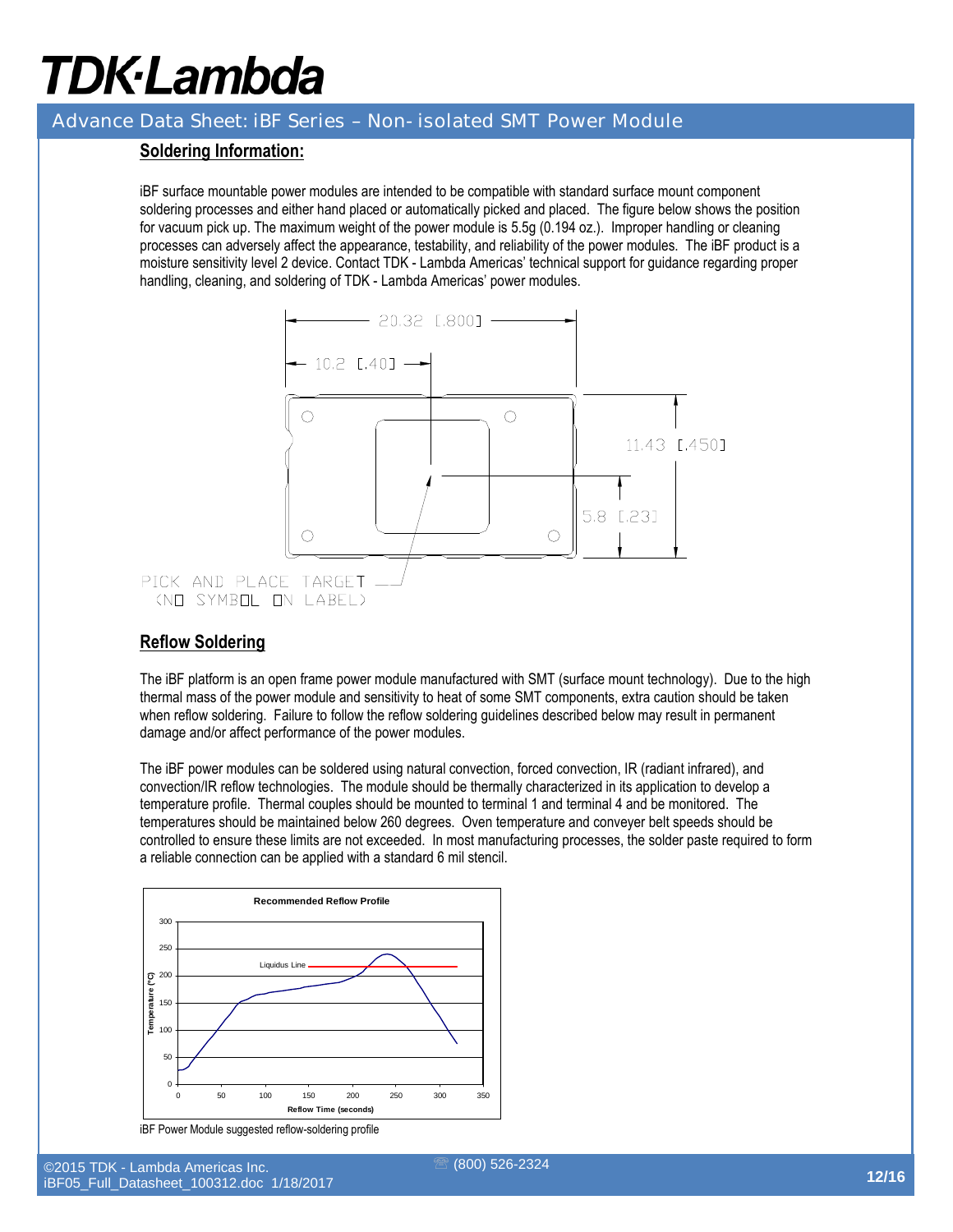## Advance Data Sheet: iBF Series – Non-isolated SMT Power Module

### **Thermal Management:**

An important part of the overall system design process is thermal management; thermal design must be considered at all levels to ensure good reliability and lifetime of the final system. Superior thermal design and the ability to operate in severe application environments are key elements of a robust, reliable power module.

A finite amount of heat must be dissipated from the power module to the surrounding environment. This heat is transferred by the three modes of heat transfer: convection, conduction and radiation. While all three modes of heat transfer are present in every application, convection is the dominant mode of heat transfer in most applications. However, to ensure adequate cooling and proper operation, all three modes should be considered in a final system configuration.

The open frame design of the power module provides an air path to individual components. This air path improves convection cooling to the surrounding environment, which reduces areas of heat concentration and resulting hot spots.

**Test Setup:** The thermal performance data of the power module is based upon measurements obtained from a wind tunnel test with the setup shown in the wind tunnel figure. This thermal test setup replicates the typical thermal environments encountered in most modern electronic systems with distributed power architectures. The electronic equipment in networking, telecom, wireless, and advanced computer systems operates in similar environments and utilizes vertically mounted PCBs or circuit cards in cabinet racks.

The power module, as shown in the figure, is mounted on a printed circuit board (PCB) and is vertically oriented within the wind tunnel. The cross section of the airflow passage is rectangular. The spacing between the top of the module and a parallel facing PCB is kept at a constant (0.5 in). The power module's orientation with respect to the airflow direction can have a significant impact on the module's thermal performance.

**Thermal Derating:** For proper application of the power module in a given thermal environment, output current derating curves are provided as a design guideline on the Thermal Performance section for the

power module of interest. The module temperature should be measured in the final system configuration to ensure proper thermal management of the power module. For thermal performance verification, the module temperature should be measured at the component indicated in the thermal measurement location figure on the thermal performance page for the power module of interest. In all conditions, the power module should be operated below the maximum operating temperature shown on the derating curve. For improved design margins and enhanced system reliability, the power module may be operated at temperatures below the maximum rated operating temperature.



**Wind Tunnel Test Setup Figure** Dimensions are in millimeters and (inches).

Heat transfer by convection can be enhanced by increasing the airflow rate that the power module experiences. The maximum output current of the power module is a function of ambient temperature (TAMB) and airflow rate as shown in the thermal performance figures on the thermal performance page for the power module of interest. The curves in the figures are shown for natural convection through 2 m/s (400 ft/min). The data for the natural convection condition has been collected at 0.3 m/s (60 ft/min) of airflow, which is the typical airflow generated by other heat dissipating components in many of the systems that these types of modules are used in. In the final system configurations, the airflow rate for the natural convection condition can vary due to temperature gradients from other heat dissipating components.

Adjacent PCB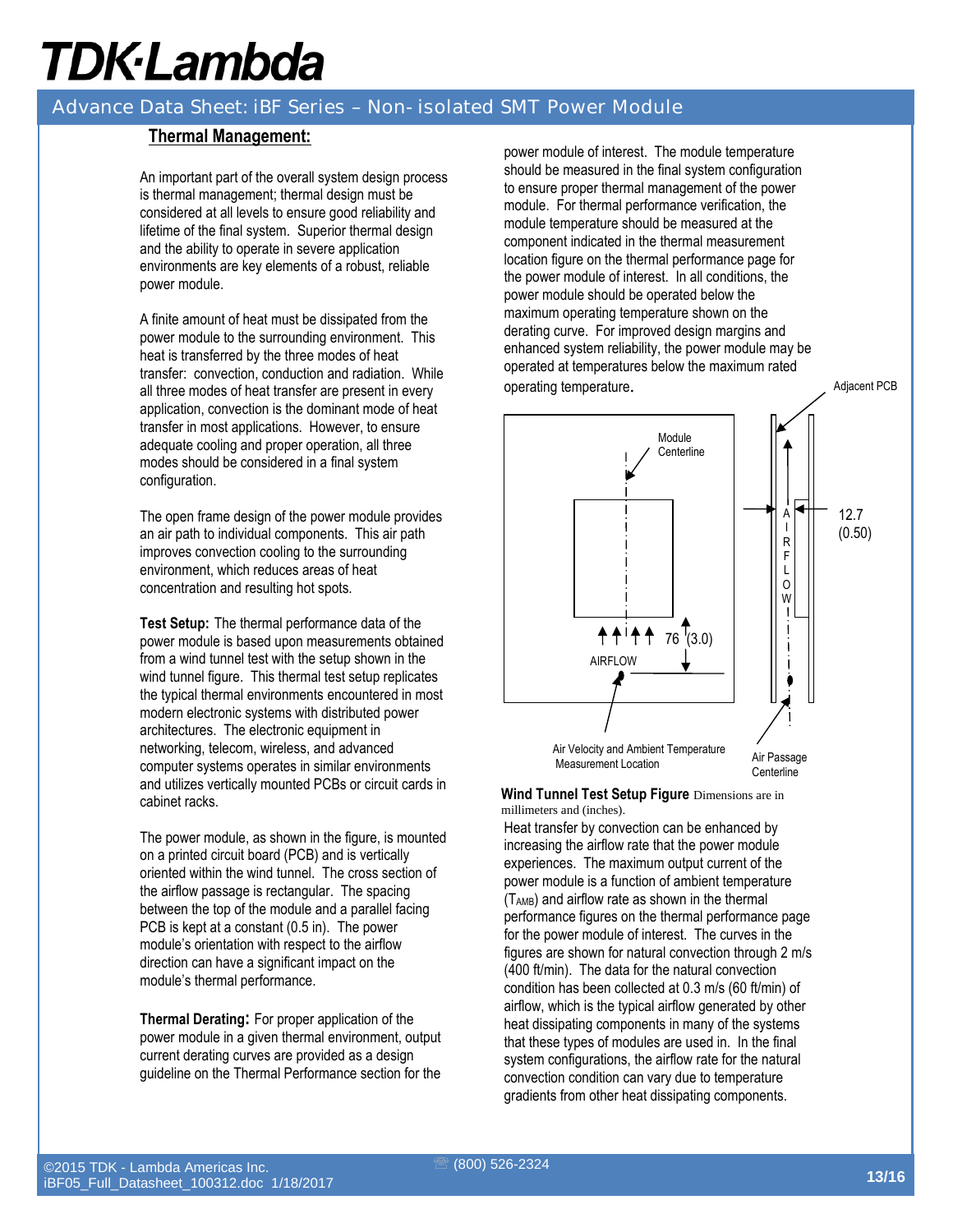### Advance Data Sheet: iBF Series – Non-isolated SMT Power Module

### **Operating Information:**

**Over-Current Protection:** The power modules have short circuit protection to protect the module during severe overload conditions. During overload conditions, the power modules may protect themselves by entering a hiccup current limit mode. The modules will operate normally once the output current returns to the specified operating range. Long term operation outside the rated conditions and prior to the hiccup protection engaging is not recommended unless measures are taken to ensure the module's thermal limits are being observed.

**Remote On/Off:** - The power modules have an internal remote on/off circuit. The user must supply an open-collector or compatible switch between the GND pin and the on/off pin. The maximum voltage generated by the power module at the on/off terminal is 6V. The maximum allowable leakage current of the switch is 10uA. The switch must be capable of maintaining a low signal Von/off < 0.3V while sinking 2mA.

The standard on/off logic is positive logic. The power module will turn on if terminal 1 (on/off) is left open and will be off if terminal 1 is connected to terminal GND. If the positive logic circuit is not being used, terminal 1 should be left open.



### **On/Off Circuit for positive logic**

An optional negative logic is available. In the circuit configuration shown the power module will turn on if the external switch is on and it will be off if the on/off pin is pulled up to Vin by an external 3.6Kohm resistor. If the negative logic feature is not being used, terminal 1 should be left open.



**On/Off Circuit for negative logic**

**Remote Sense:** The power modules feature positive remote sense to compensate for the effect of output distribution drops. The output voltage sense range defines the maximum voltage allowed between the output power terminals and output sense terminals, and it is found on the electrical data page for the power module of interest. If the positive remote sense feature is not being used, the Sense terminal should be connected to the Vo terminal.

The output voltage at the Vo terminal can be increased by either the remote sense or the output voltage adjustment feature. The maximum voltage increase allowed is the larger of the remote sense range or the output voltage adjustment range; it is not the sum of both. As the output voltage increases due to the use of the remote sense, the maximum output current may need to be decreased for the power module to remain below its maximum power rating.

The negative remote sense terminal is not internally connected. This feature is not currently available on this product series.

**Output Voltage Adjustment:** The output voltage of the power module may be adjusted by using an external resistor connected between the Vout trim terminal and GND terminal. If the output voltage adjustment feature is not used, trim terminal should be left open. Care should be taken to avoid injecting noise into the power module's trim pin.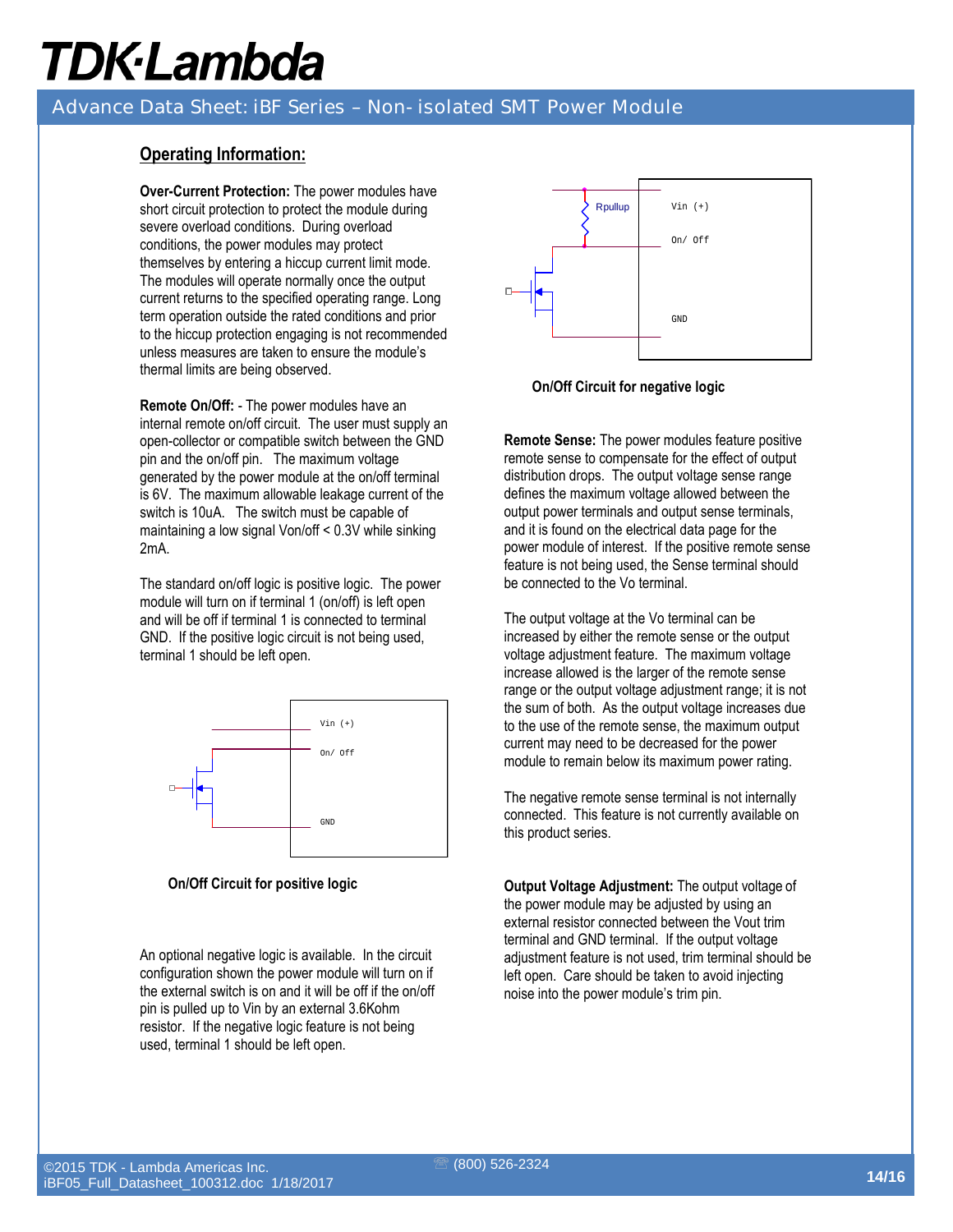### Advance Data Sheet: iBF Series – Non-isolated SMT Power Module



#### **Circuit to increase output voltage**

With a resistor between the trim and GND terminals, the output voltage is adjusted up. To adjust the output voltage from Vo,nom to Vo,up the trim resistor should be chosen according to the following equation:

$$
Ru:=\begin{bmatrix}\frac{(Vref\cdot F)}{(Voup-Vref)}\end{bmatrix}\quad\text{ohm}
$$

The values of Vref and F are found in the electrical data section for the power module of interest. The maximum power available from the power module is fixed. As the output voltage is trimmed up, the maximum output current must be decreased to maintain the maximum rated power of the module.

e.g. 
$$
V_0 = 1.8V
$$

$$
\text{Ru}:=\left[\frac{0.6\text{-}2000}{\left(1.8-0.6\right)}\right]
$$

| Vout $(V)$ | Ru (Kohm) |  |  |  |
|------------|-----------|--|--|--|
| 0.6        | open      |  |  |  |
| 1.2        | 2         |  |  |  |
| 1.5        | 1.333     |  |  |  |
| 1.8        |           |  |  |  |
| 2.5        | 0.632     |  |  |  |
| 3.3        | 0.444     |  |  |  |
|            |           |  |  |  |

#### **Voltage Sequencing:**

Some iBF power modules include a voltage sequence feature. The voltage sequence feature enables the user to implement various types of power up and power down sequencing schemes including sequential startup, ratiometric startup, and simultaneous startup. If the sequencing feature is not being used the pin should be left open or tied to Vin. When the voltage sequencing feature is used the pre-bias immunity feature is disabled.

To use the voltage sequence feature, the module should be set to an On state using the on/off feature. The input voltage should be applied and in the specified operating range for 10mS during which a 50mV voltage potential should be maintained on the sequence pin. After the 10mS interval, an analog voltage can be applied to the sequence pin and the module's output will track the applied voltage on a one to one basis until the output reaches its set point voltage. The final sequence voltage must be higher than the module set point. For sequential shut down, the sequence pin voltage should be lowered. The module will decrease its output voltage on a one to one basis.

The voltage sequencing circuit has a brief internal response time between the voltage appearing on the sequence pin and impacting the output voltage. If necessary, the impact of the time delay can be minimized by limiting the slew rate of the voltage on the sequence pin to less than 0.5 V/ms.

For additional assistance using the voltage sequencing function, please contact TDK - Lambda Americas' technical support.

**EMC Considerations:** TDK - Lambda Americas' power modules are designed for use in a wide variety of systems and applications. For assistance with designing for EMC compliance, please contact TDK - Lambda Americas technical support.

#### **Input Impedance:**

The source impedance of the power feeding the DC/DC converter module will interact with the DC/DC converter. To minimize the interaction, low-esr capacitors should be located at the input to the module. It is recommended that a 47uF ceramic input capacitor be placed as close as possible to the module. Data is provided on the electrical characteristics page, showing the typical input ripple voltage with four 47uF ceramic capacitors (TDK part C3225X5R1A476MT).